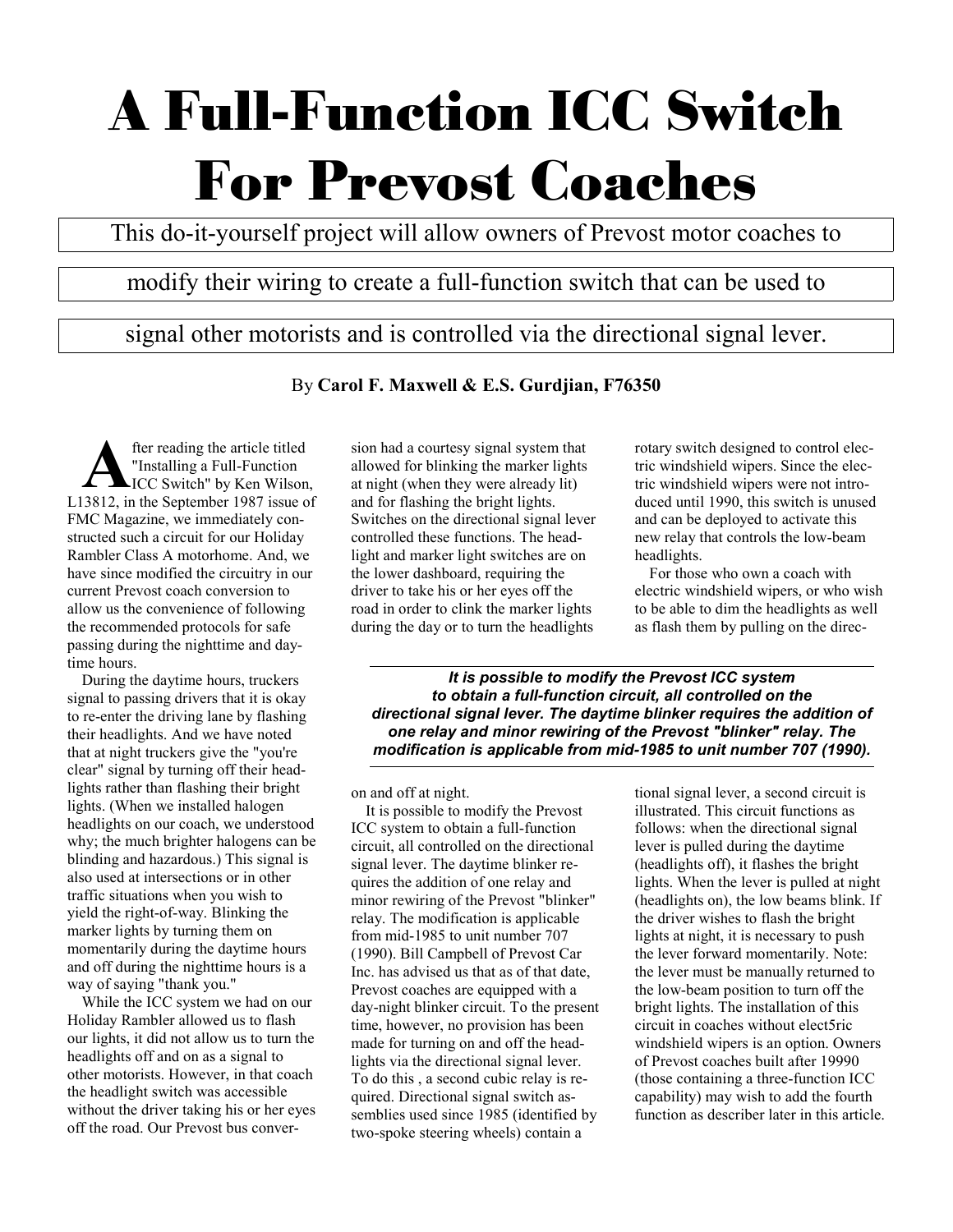

### **STEPS FOR WIRING A DAYTIME BLINKER**

1. In the front wiring compartment, identify junction post #7 and #29, as well as relay #27. See Figure 1.

This relay is noted as "Blinker Relay" in the diagram attached to the inside of the compartment door. R27 is an eight-pin, sealed relay that fits into a socket. It is a double-pole, doublethrow relay. The double poles are wired in parallel, thereby doubling the amperage rating of the contacts. Terminals 1/8 are throw contacts. Terminals 3/6 are normally open (NO), and terminals 4/5 are normally closed (NC). See Figure 2.

2. Locate wire #63A. This is connected to R27 at two points (terminals 1/8 and 4/5).

Note that one wire (63A is directed to junction post #7, and the other (also labeled 63A) is connected to R12 (marker light relay). Verify that the wire going to R12 originates from terminal 1/8 of R27. If not, transpose wires 63A so that junction post #7 is connected to terminal 3/6 of R27, and R12 is connected to terminals 1/8 of R27.

3. Select a location for installing a cubic relay part #56-1230, available from Prevost. Wire this added relay (designated as R12B) as follows:

A. Terminal 86 to junction post 7.

B. Terminal 85 to ground

C. Terminal 87A to junction post 29. D. Terminal 30 to terminal 3/6 of R27

During the day when the marker lights are off, junction post 29 provides 24 volts to terminals 3/6 of R27. Acti-

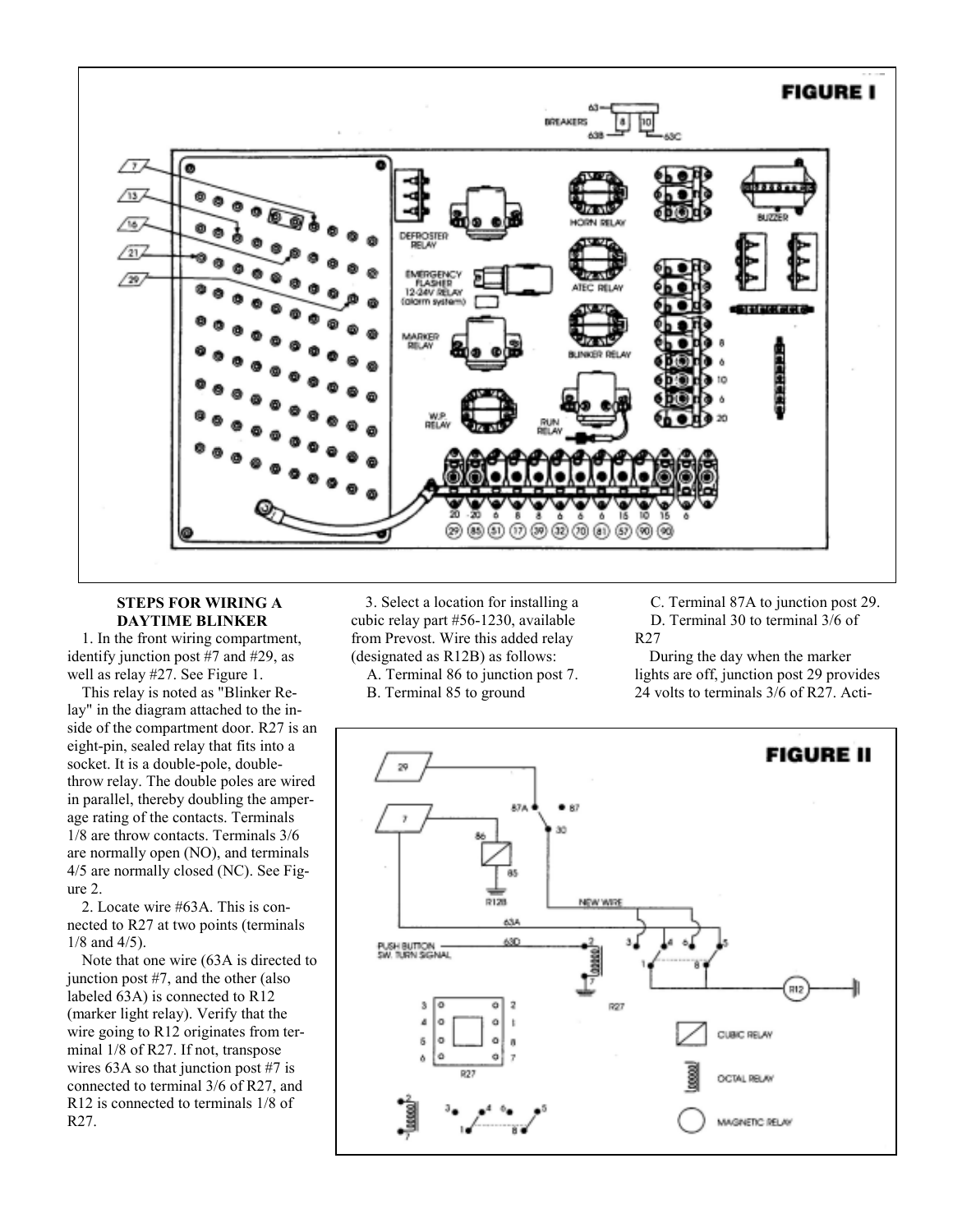vating R27 with the push button on the end of the directional signal lever causes activation of R12, which turns on the marker lights. At night when the marker lights are on, 24 volts are present at junction post 7, thereby activating both R12B and R12. No voltage is present at terminal 3/6 of R27. Pushing the button on the end of the directional signal activates R27, which interrupts continuity between junction post 7 and R12., turning off the marker lights.

#### **HEADLIGHTS CONTROLLED BY ROTARY SWITCH ON DIRECTIONAL SIGNAL LEVER**

1. Locate and separate connector C74. This is situated behind the dashboard at the left side of the steering column.

2. Attach a 6-foot wire to the position adjacent to the existing wire 53. See figure 3. Upon assembly, it will be connected to the violet/black wire.

3. Reconnect C74.

4. Use a voltmeter to confirm that 24 volts are present in the new wire when the rotary switch on the directional signal lever is fully rotated clockwise.

5. Route the wire, through the conduit, to the front wiring compartment and then to the steering compartment.

6. Identify the headlight module located in the lower left part of the steering compartment, and then locate relay R25.

7. Identify and disconnect wire 58B from terminal 7 of R25.

8. Install new cubic relay R12C at a convenient location. This is part number 56-1230. Install the part as follows:

A. Terminal 86, attach new wire from C74.

B. Terminal 85 to ground

C. Terminal 87A, attach wire 58B

D. Terminal 30 to Terminal 7 of R25.

R12C is normally off. Fully rotating the directional signal lever clockwise activates this relay, which interrupts wire 58B from activating R25. To turn the headlights back on, rotate the lever counterclockwise, thereby allowing wire 58B to activate R25 in a normal fashion.

#### **HEADLIGHTS CONTROLLED BY PULL SWITCH ON SIGNAL LEVER**

Identify the type of headlight switch present. Through the years, three different types have been used. The first design utilized separate push-button switches to activate the headlights and the marker lights. The second design utilized separate rocker switches. The third design used a single switch with two "on" positions. Position 1 activated the marker lights, and position 2 activated both the marker lights and the headlights. The latter design is similar to many automotive headlight switches. Modification of designs 1 and 3 requires the addition of one octal relay and one cubic relay. Modification of design 2 can be accomplished using only one octal relay (R12C), or it may also be wired in a similar fashion to designs 1 and 3.

*Wiring for R12C, with rocker switch (design 2):*

1. Run wire from terminal 8, headlight switch to terminal 3, R12C. 2. Disconnect wire 55 at C73, termi-